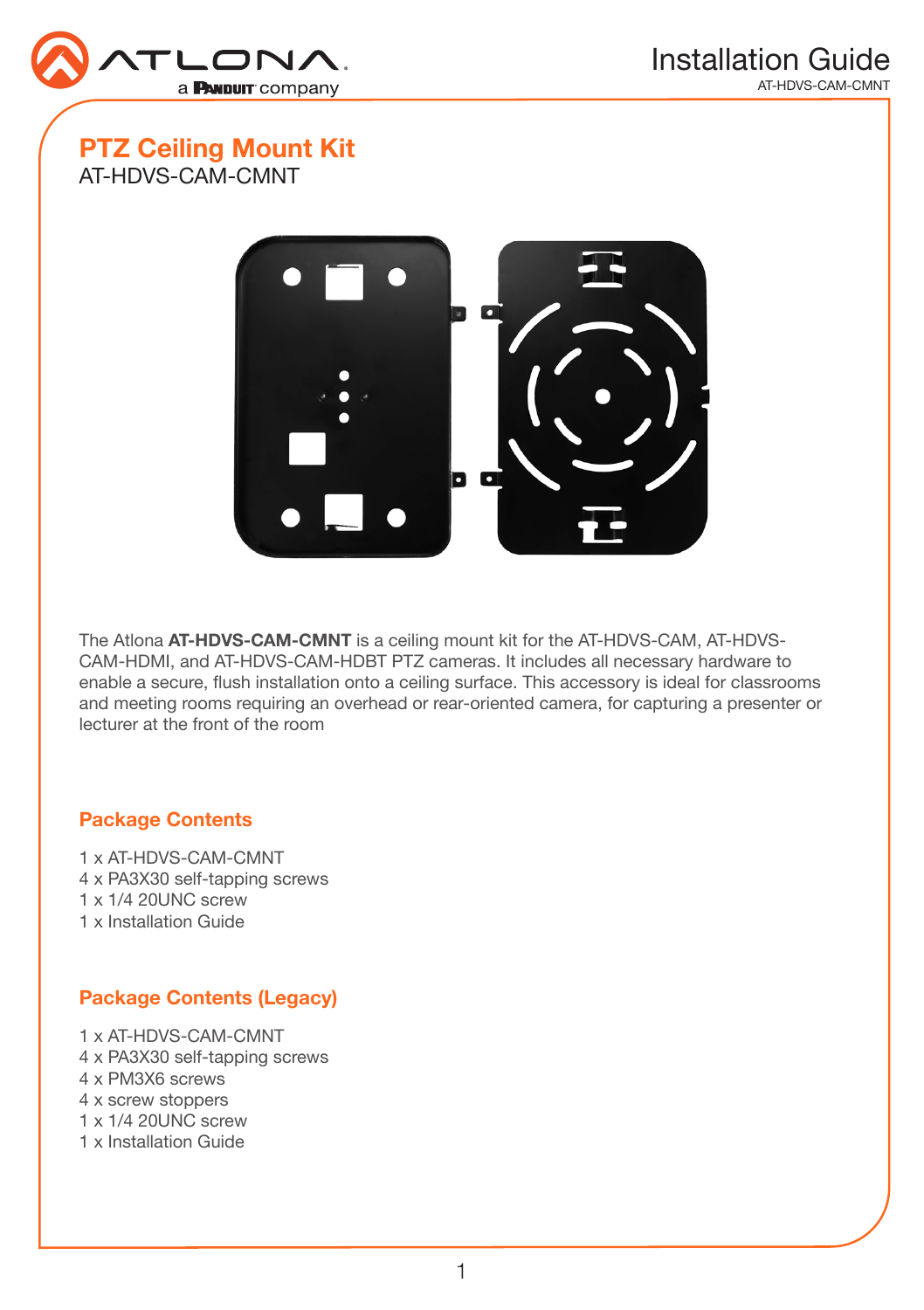

## Installation

- 1. Position part A at the desired position on the ceiling / surface. Attach part A to the ceiling / surface by positioning screws (not provided) through the arc-shaped holes (1), as required.
- 2. Attach part B to the bottom of the AT-HDVS-CAM using the included 1/4" 20UNC screw.
- 3. Attach part A to part B, as shown below. Make sure the swivel joint on part A is positioned in the swivel notch on part B. Attach each of the four included screws, as shown, to secure both parts of the mounting fixture.
- 4. The completed assembly.





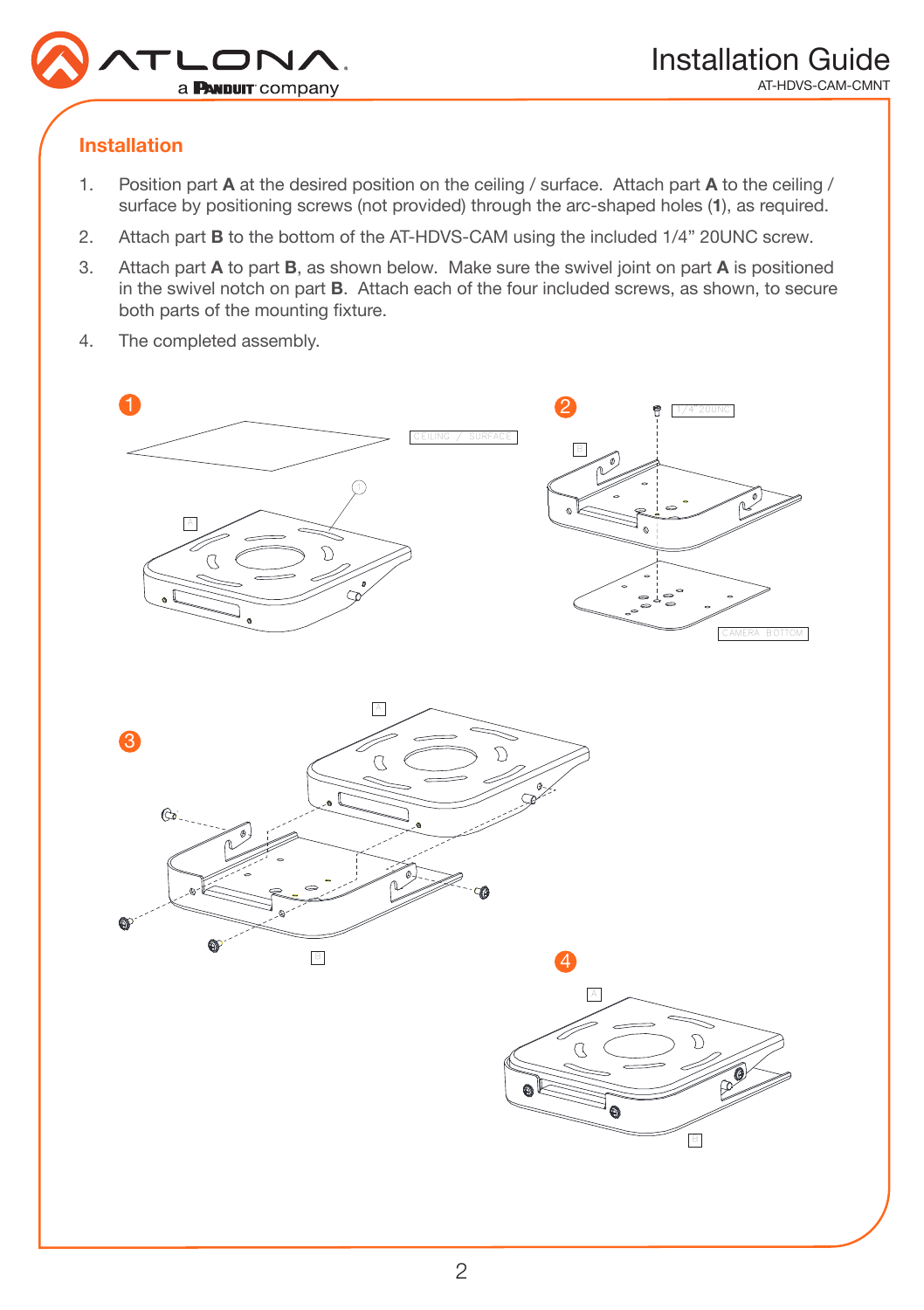

#### Installation - Legacy Mounts

To install the AT-HDVS-CAM, AT-HDVS-CAM-HDMI, or AT-HDVS-CAM-HDBT onto a ceiling, the following is needed: 4 PA3X30 self-tapping screws, 4 PM3X6 screws, 4 screw stoppers, 1 1/4 20UNC screw, AT-HDVS-CAM-CMNT, and the AT-HDVS-CAM/-HDMI/-HDBT.

- 1. Install the 4 screw stoppers in the ceiling.
- 2. Connect the upper ceiling covering plate to the screw stoppers using the PA3X30 selftapping screws.
- 3. Connect the lower ceiling covering plate to the bottom of the HDVS-CAM/-HDMI/-HDBT using the 1/4 20UNC screw.
- 4. Mount the lower ceiling covering plate to the upper ceiling plate using 3 PM3X6 bolts.



NOTE: The camera picture will need to be inverted for video to be viewed correctly. View the AT-HDVS-CAM/-HDMI/-HDBT manual for instructions on how to invert video.